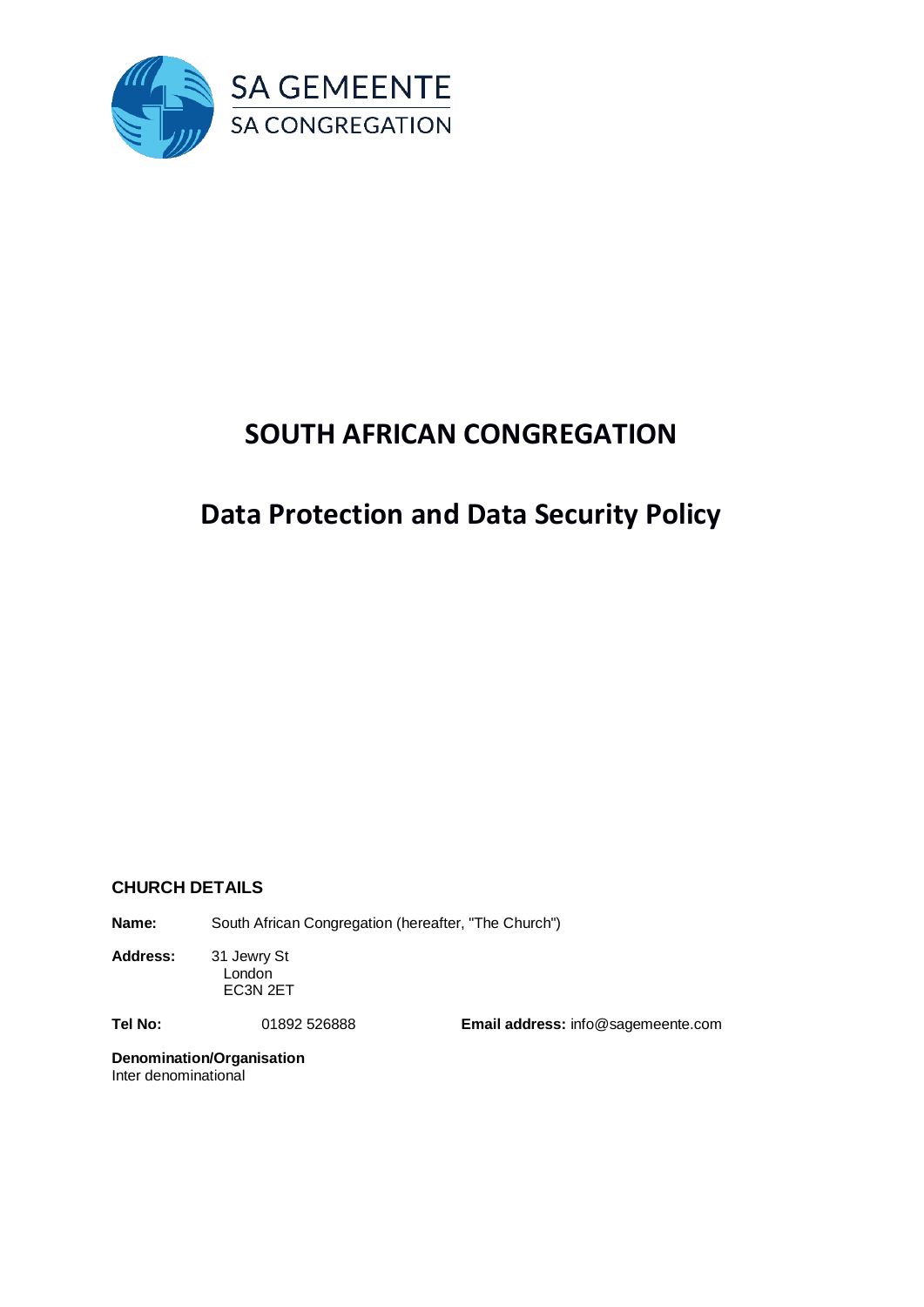

# **Data Protection and Data Security Policy**

## **A. Statement of policy and purpose of Policy**

- 1. The South African Congregation is committed to ensuring that all personal information handled by us will be processed accordingly to legally compliant standards of data protection and data security.
- 2. The purpose is of this policy is to help us achieve our data protection and data security aims by:
	- a. notifying our members of the types of personal information that we may hold about them and what we do with that information;
	- b. ensuring members understand our rules and the legal standards for handling personal information relating to them: and
	- c. clarifying the responsibilities and duties of members in respect of data protection and data security.
- 3. This is a statement of policy only. We may amend this policy at any time, in our absolute discretion and in accordance to the law.

## **B. Who is responsible for data protection and data security?**

- 1. Maintaining appropriate standards of data protection and data security is a collective task shared between us and you. This policy and the rules contained in it apply to all members of the SA Congregation.
- 2. The board of directors of SA Congregation has overall responsibility for ensuring that all personal information is handled in compliance with the law and has appointed Valerie Jonker as the Data Protection Officer with day-to-day responsibility for data processing and data security.
- 3. All members have personal responsibility to ensure compliance with this policy, to handle all personal information consistently with the principles set out here and to ensure that measures are taken to protect the data security.
- 4. Any breach of this policy will be taken seriously and may result in disciplinary action.

## **C. What personal information and activities are covered by this policy?**

This policy covers personal information: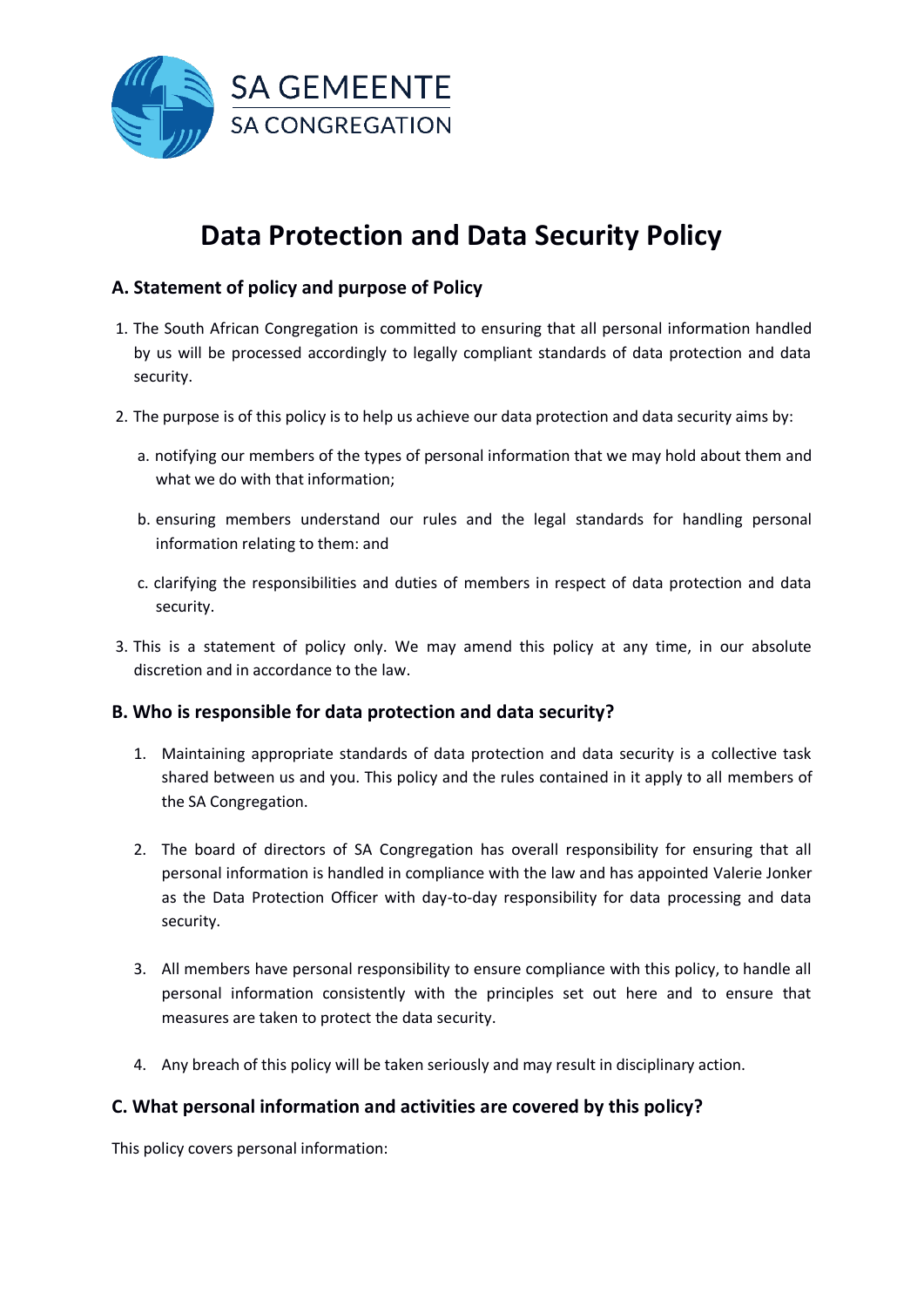

- a. which relates to a living individual who can be identified either from that information in isolation or by reading it together with other information we possess;
- b. is stored electronically or on paper in a filing system;
- c. in the form of statements of opinion as well as facts;
- d. which relates to church members or to any other individual whose personal information we handle or control;
- e. which we obtain, hold or store, organise, disclose or transfer, amend, retrieve, use, handle, process, transport or destroy.

## **D. What personal information do we process about members and what do we do with it?**

We collect personal information about you which:

- a. you provide or we gather during your engagement with us;
- b. is provided by third parties, such as references or information from suppliers or another party that we do business with; or
- c. is in the public domain.

The types of personal information that we may collect, store and use about you include records relating to your:

- a. home address and contact details as well as contact details for your direct family members who are also members of SA Congregation;
- b. personal information you supply when giving financial support in the form of voluntary gift aid;
- c. religious beliefs;
- d. sexual orientation, where this is disclosed to us (eg through providing details of your spouse);
- e. telephone, email, internet, fax or instant messenger use;
- f. attendance of any events of SA Congregation.

We will use information to carry out our activities, to administer your engagement and to deal with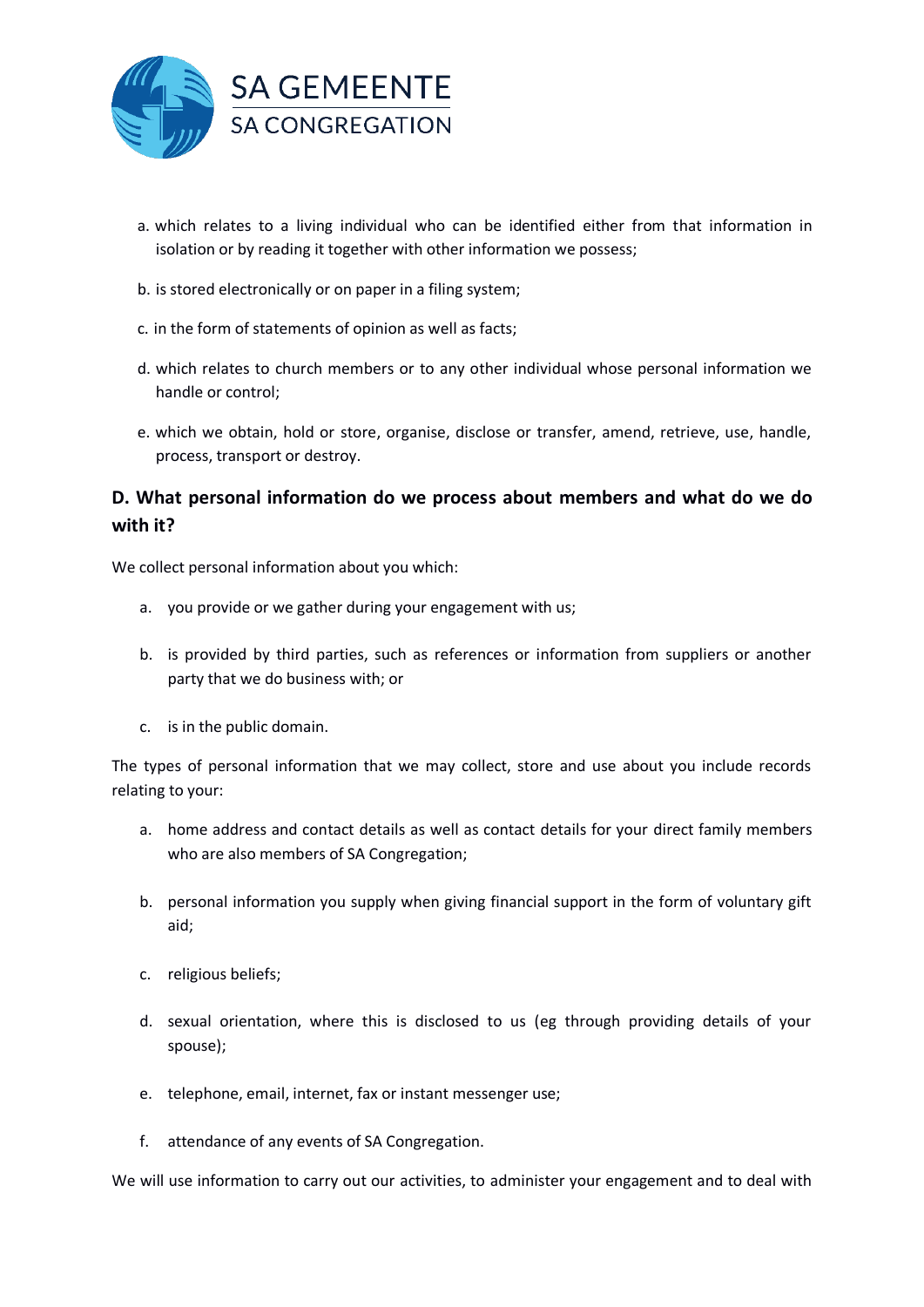

any problems or concerns you may have including:

- **a. Members' Address Lists:** to compile and circulate lists of home address and contact details, to contact you outside working hours.
- **b. Monitoring IT systems:** to monitor your use of e-mails, internet, telephone and fax, computer or other communications or IT resources only regarding access and usage of the webpage of SA Congregation.

We confirm that that for the purposes of the Data Protection Act 1998, the Employer is a Data Controller of the personal information in connection with your membership. This means that we determine the purposes for which, and the manner in which, your personal information is processed.

If you consider that any information held about you is inaccurate then you should tell the Data Protection Officer and, if we agree that the information is inaccurate then we will correct it. If we do not agree with the correction then we will note your comments.

We will take reasonable steps to ensure that your personal information is kept secure, as described later in this policy and in general, we will not disclose your personal information to others outside the Employer. However, we may need to disclose personal information about members:

a. to comply with our legal obligations or assist in a criminal investigation, which may involve disclosure to our lawyers, accountants or auditors and to legal and regulatory authorities, such as HM Revenue and Customs.

By providing your personal information to us, you consent to the use of your personal information (including any sensitive personal data) in accordance with this policy.

## **E. Data Protection Principles.**

Staff whose work involves using personal data relating to church members must comply with this policy and with the eight legal data protection principles which require that personal information is:

- **a. Processed fairly and lawfully.** We must always have a lawful basis to process personal information. In most (but not all) cases, the person to whom the information relates (the **Subject**) must have given consent. The Subject must be told who controls the information (us), the purpose(s) for which we are processing the information and to whom it may be disclosed.
- **b. Processed for limited purposes and in an appropriate way.** Personal information must not be collected for one purpose and then used for another. If we want to change the way we use personal information we must first tell the Subject.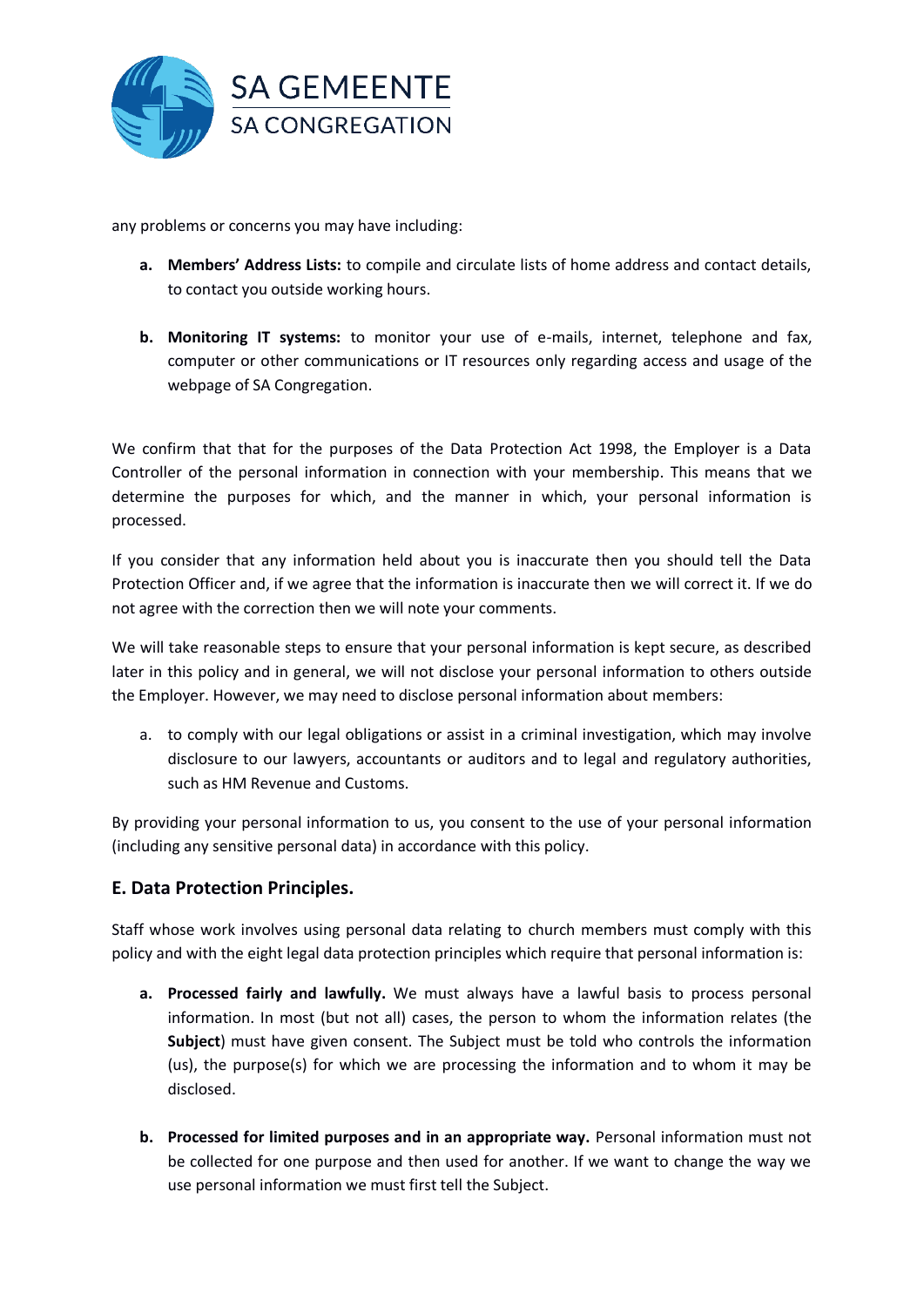

- **c. Adequate, relevant and not excessive for the purpose.**
- **d. Accurate.** Regular checks must be made to correct or destroy inaccurate information.
- **e. Not kept longer than necessary for the purpose.** Information must be destroyed or deleted when we no longer need it. For guidance on how long particular information should be kept, contact the Data Protection Officer.
- **f. Processed in line with Subjects' rights.** Subjects have a right to request access to their personal information, prevent their personal information being used for direct-marketing, request the correction of inaccurate data and to prevent their personal information being used in a way likely to cause them or another person damage or distress.
- **g. Secure.** See further information about data security below.
- **h. Not transferred to people or organisations situated in countries without adequate protection.**

Some personal information needs even more careful handling. This includes information about a person's racial or ethnic origin, political opinions, religious or similar beliefs, trade union membership, physical or mental health or condition or sexual life or about criminal offences. Strict conditions apply to processing this sensitive personal information and the Subject must normally have given specific and express consent to each way in which the information is used.

## **F. Data security**

We must all protect personal information in our possession from being accessed, lost, deleted or damaged unlawfully or without proper authorisation through the use of data security measures.

#### **Maintaining data security means making sure that:**

- a. only people who are authorised to use the information can access it;
- b. information is accurate and suitable for the purpose for which it is processed; and
- c. authorised persons can access information if they need it for authorised purposes. Personal information therefore should not be stored on individual computers but instead on our central system or dedicated work computers which must be password protected.

By law, we must use procedures and technology to secure personal information throughout the period that we hold or control it, from obtaining to destroying the information.

Personal information must not be transferred to any person to process (eg while performing services